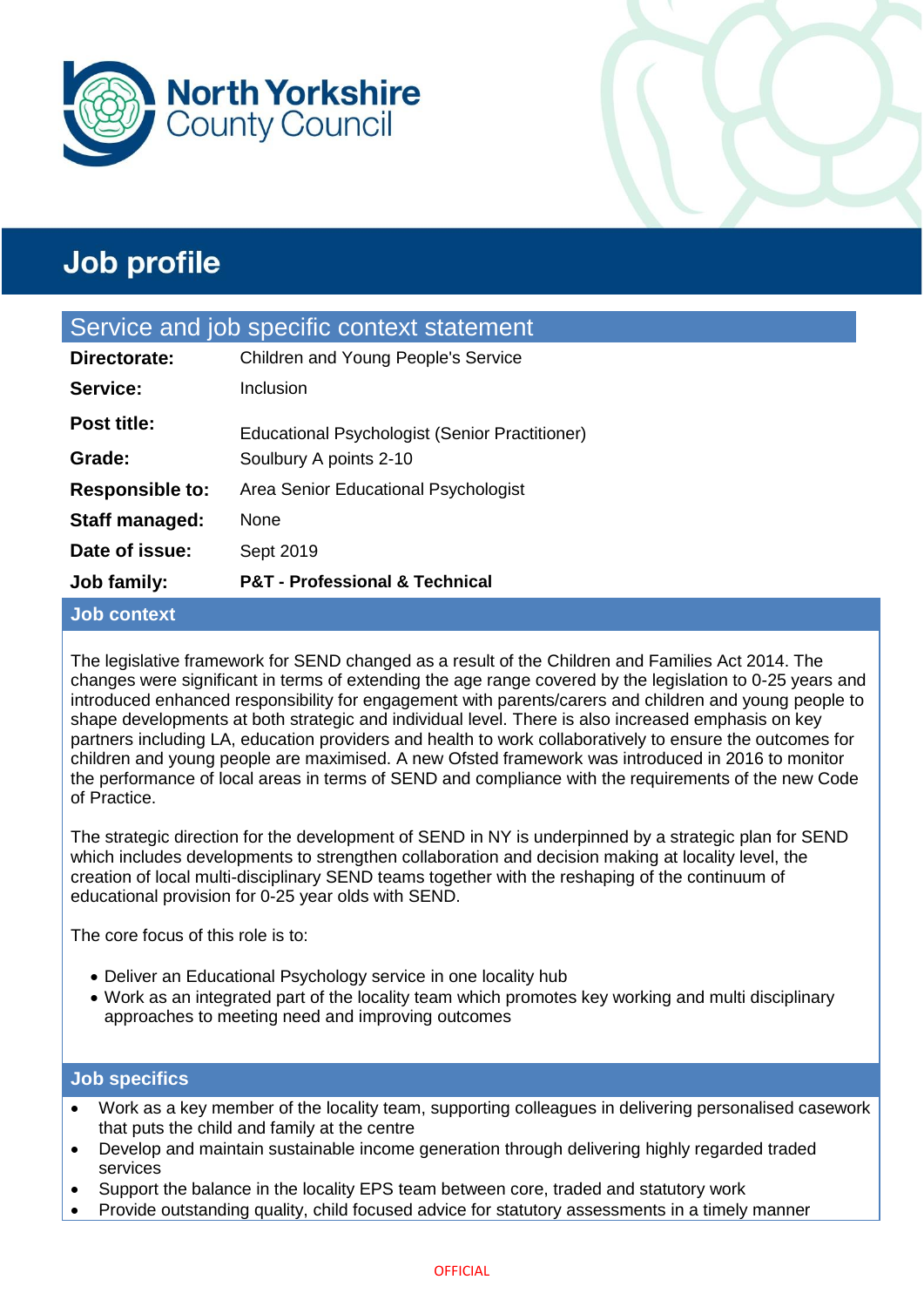

### **Career progression**

**For the first two years after qualifying the postholder will carry the title Educational Psychologist. Moving to the title Senior Practitioner will be on successful completion of two cycles of appraisal.**

**Opportunities to enrol on NYCC Management courses, namely the Aspirant Managers programme, for those interested in career progression to a management role such as Area Senior EP.** 

### **Structure**



| Job Description                  |                                                                                                                                                                |  |  |
|----------------------------------|----------------------------------------------------------------------------------------------------------------------------------------------------------------|--|--|
| Directorate:                     | Children and Young People's Service                                                                                                                            |  |  |
| Service:                         | Inclusion                                                                                                                                                      |  |  |
| <b>Responsible to:</b>           | AREA SENIOR EDUCATIONAL PSYCHOLOGIST                                                                                                                           |  |  |
| <b>Staff managed:</b>            | None                                                                                                                                                           |  |  |
| Job purpose                      | Enter job purpose here                                                                                                                                         |  |  |
| <b>Operational</b><br>management | Know your role as a Psychologist in supporting and promoting child development<br>٠<br>Understand and explain behaviour in the context in which it arises<br>٠ |  |  |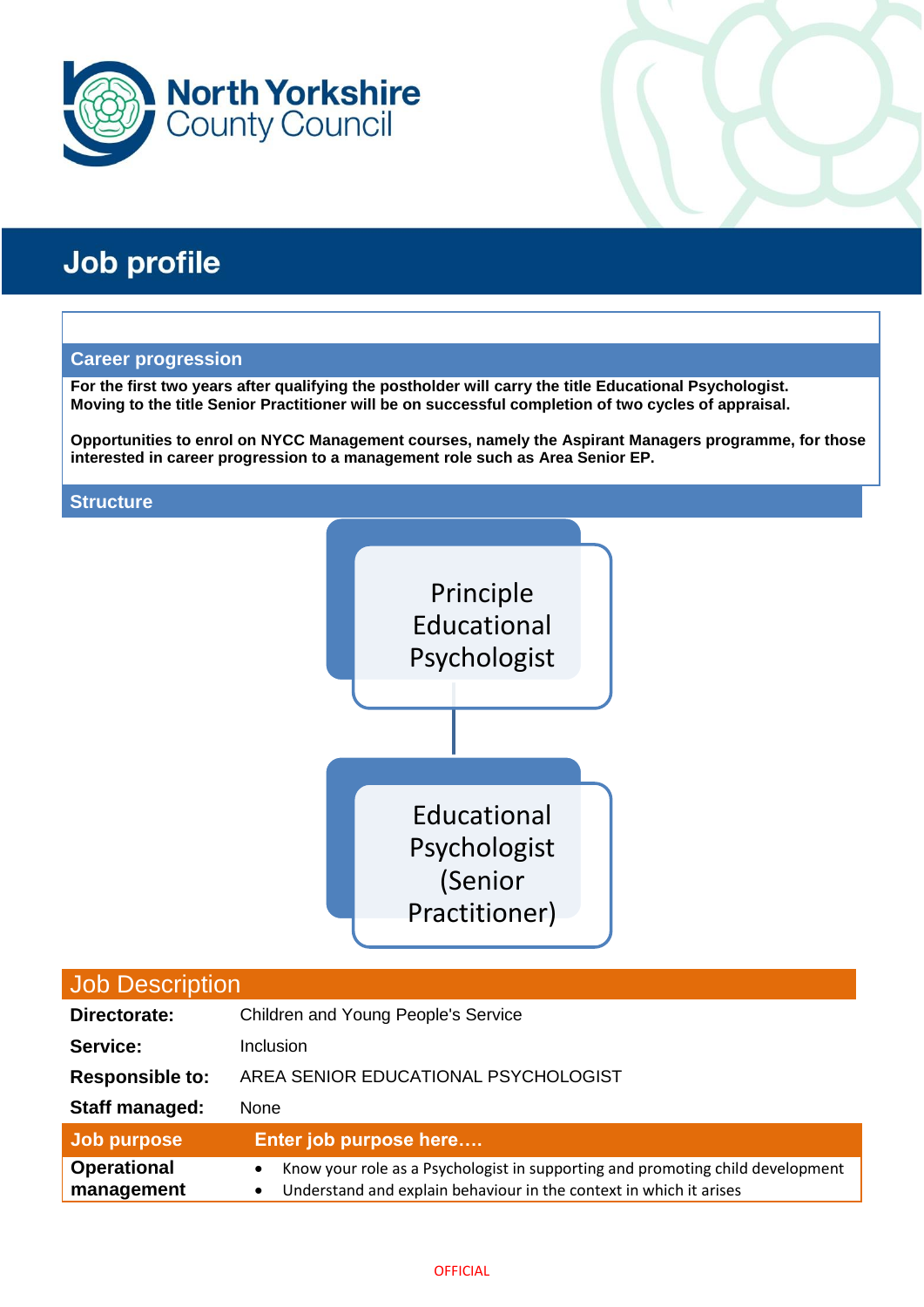

|                       | Understand or know where to find out about physical, medical, sensory or other<br>$\bullet$<br>'within-child' conditions and their implications for living and learning<br>Observe, analyse, respond and then record in a suitable manner<br>$\bullet$<br>Identify transition points and provide services that help to minimise the<br>$\bullet$<br>disruption<br>Provide support to children, young people and their families where necessary<br>٠<br>Bring services to children, minimising changes of case holder and onward referrals<br>٠<br>Provide Therapeutic Interventions for pupils on roll at the Targeted Provisions<br>$\bullet$<br>within your Hub area, using techniques such as CBT, Narrative Therapy and<br>Solution Focussed approaches as appropriate<br>Ensure high quality traded offer to schools and settings<br>When appropriate, contribute to the delivery of the CPD plan for the EP service,<br>٠<br>including contributing to the CPD sessions for Assistants and Trainees<br>As part of the SEND Hub Teams, contribute to specialist projects in an area of<br>$\bullet$<br>interest/specialism<br>Provide strategic direction and support to SENCOs within schools including<br>$\bullet$<br>analysis of professional development needs locally, supporting the delivery of all<br>phase SENCo networks when required.<br>Contribute to the development of a countywide workforce development<br>٠<br>framework for SEND and Inclusion.<br>Work directly with schools and settings to embed consistent inclusive practices<br>and the early identification and intervention of children and young people with<br>additional needs.<br>Provide appropriate support, challenge and escalation to schools causing concern.<br>٠<br>Taking a significant role in team around the school approaches as required.<br>$\bullet$<br>To support the creation and development of links with local communities.<br>٠<br>Actively seeking opportunities for transformation of services and provision to<br>$\bullet$<br>meet needs of children and young people and ensure cost effectiveness.<br>Maintain effective networks with locality professionals across agencies to<br>$\bullet$<br>promote effective working practice and strategic planning. |
|-----------------------|------------------------------------------------------------------------------------------------------------------------------------------------------------------------------------------------------------------------------------------------------------------------------------------------------------------------------------------------------------------------------------------------------------------------------------------------------------------------------------------------------------------------------------------------------------------------------------------------------------------------------------------------------------------------------------------------------------------------------------------------------------------------------------------------------------------------------------------------------------------------------------------------------------------------------------------------------------------------------------------------------------------------------------------------------------------------------------------------------------------------------------------------------------------------------------------------------------------------------------------------------------------------------------------------------------------------------------------------------------------------------------------------------------------------------------------------------------------------------------------------------------------------------------------------------------------------------------------------------------------------------------------------------------------------------------------------------------------------------------------------------------------------------------------------------------------------------------------------------------------------------------------------------------------------------------------------------------------------------------------------------------------------------------------------------------------------------------------------------------------------------------------------------------------------------------------------------------------------------------------------------------------------------|
| <b>Communications</b> | Ensure that communication and teamwork with other practitioners and<br>$\bullet$<br>professionals in Social Care, Health and the Voluntary and Community Sectors is<br>effective, sustainable and built on good working relationships<br>Support a strong culture of inclusion in meeting children's needs across the<br>locality-encourage creative and child and family focused solutions which cut<br>across traditional boundaries                                                                                                                                                                                                                                                                                                                                                                                                                                                                                                                                                                                                                                                                                                                                                                                                                                                                                                                                                                                                                                                                                                                                                                                                                                                                                                                                                                                                                                                                                                                                                                                                                                                                                                                                                                                                                                       |
|                       | Share experiences and initiate actions where these are needed to make<br>٠<br>improvements in working together<br>Understand the importance of information sharing, how it can help others and<br>$\bullet$<br>the potential dangers of not doing so                                                                                                                                                                                                                                                                                                                                                                                                                                                                                                                                                                                                                                                                                                                                                                                                                                                                                                                                                                                                                                                                                                                                                                                                                                                                                                                                                                                                                                                                                                                                                                                                                                                                                                                                                                                                                                                                                                                                                                                                                         |
|                       | Be mindful of the agreed protocols for information sharing and always seek to<br>٠<br>gain informed consent to share sensitive information                                                                                                                                                                                                                                                                                                                                                                                                                                                                                                                                                                                                                                                                                                                                                                                                                                                                                                                                                                                                                                                                                                                                                                                                                                                                                                                                                                                                                                                                                                                                                                                                                                                                                                                                                                                                                                                                                                                                                                                                                                                                                                                                   |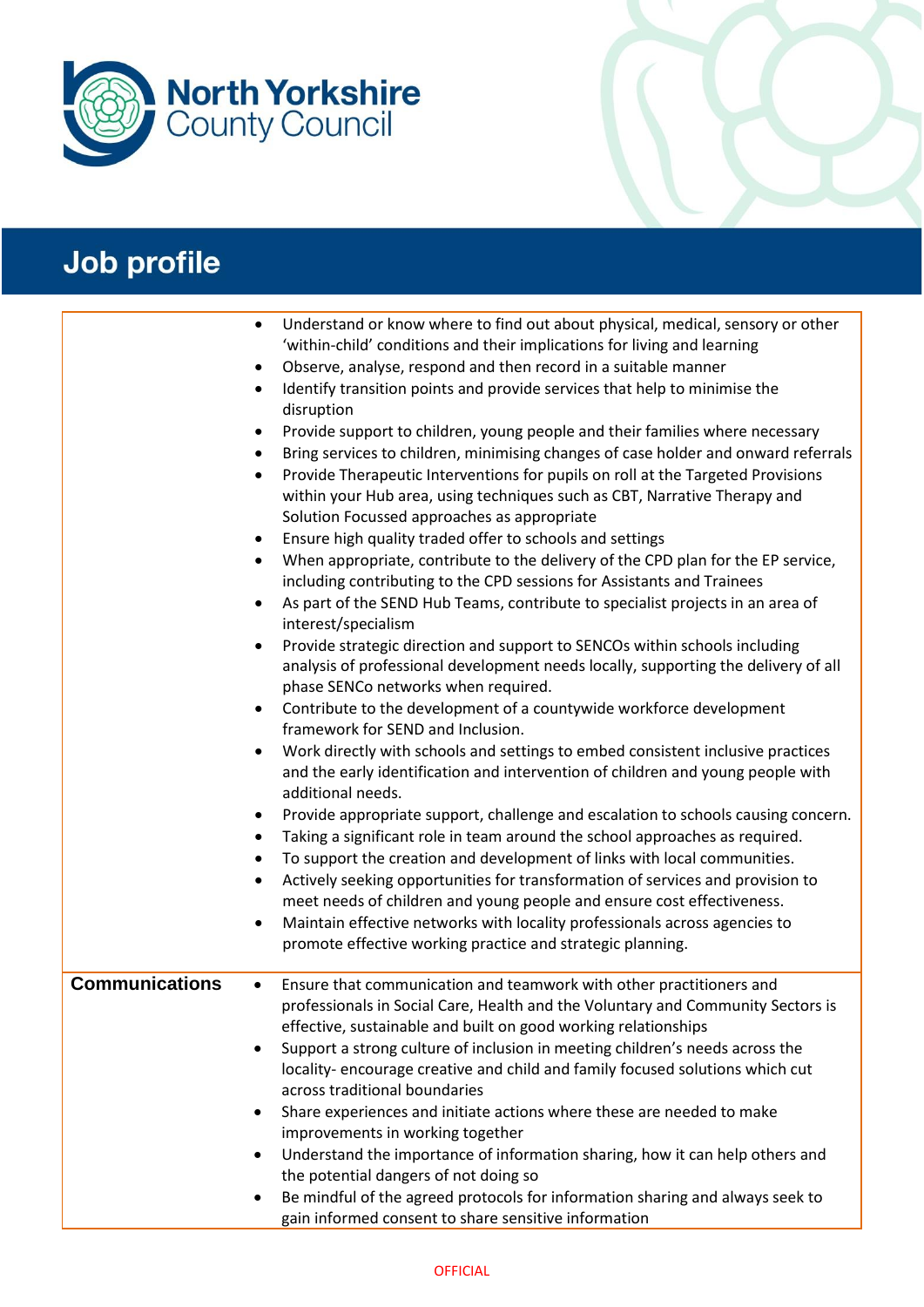

|                                    | Encourage children and young people to share information in an appropriate<br>$\bullet$<br>context<br>Be aware of when confidentiality is essential and in what circumstances it might<br>٠<br>be broken<br>Know who to share information with and when; understand the difference<br>$\bullet$<br>between information sharing on individual, organisational and professional levels<br>Be clear in your language and communication with others<br>٠<br>Build open and honest relationships using language appropriate to the<br>$\bullet$<br>development of the child or young person and the family culture and background<br>Ensure effective partnership working with parents and carers built on mutual<br>٠<br>respect<br>Listen actively and respond with empathy<br>Use your knowledge and skills to explain, summarise, question, inform, consult,<br>$\bullet$<br>negotiate and to help understanding |
|------------------------------------|-----------------------------------------------------------------------------------------------------------------------------------------------------------------------------------------------------------------------------------------------------------------------------------------------------------------------------------------------------------------------------------------------------------------------------------------------------------------------------------------------------------------------------------------------------------------------------------------------------------------------------------------------------------------------------------------------------------------------------------------------------------------------------------------------------------------------------------------------------------------------------------------------------------------|
| Partnership /<br>corporate working | • Use the available technology to best effect to send, receive and disseminate<br>information appropriately and keep communication open<br>• Ensure a strong collaborative culture within the locality team<br>• Representing the Area Team in other partnership meetings as agreed or directed                                                                                                                                                                                                                                                                                                                                                                                                                                                                                                                                                                                                                 |
| <b>Resource</b><br>management      | • Undertake supervision, as necessary, of trainee educational psychologists and<br>others in training in their fieldwork practice<br>• Contribute to workforce development across Children's Service teams                                                                                                                                                                                                                                                                                                                                                                                                                                                                                                                                                                                                                                                                                                      |
| <b>Systems and</b><br>information  | • Use existing data systems to bring together shared information to use for<br>evaluation and planning purposes<br>• Provide data as required for monitoring and evaluation of service delivery<br>• Log work using Synergy, Wisdom and any other systems agreed within the Service<br>or within the Directorate                                                                                                                                                                                                                                                                                                                                                                                                                                                                                                                                                                                                |
| <b>Safeguarding</b>                | • Be responsible for promoting and safeguarding the welfare of children and young<br>people that you are responsible for and come into contact with.<br>• Recognise and take considered action in such situations<br>• Use trust and understanding to make considered judgements<br>. Involve children and young people when taking action on their behalf<br>• Communicate, record and report appropriately in line with the Inclusion Service<br>Safeguarding Policy.                                                                                                                                                                                                                                                                                                                                                                                                                                         |
| <b>Data Protection</b>             | • To comply with the County Council's policies and supporting documentation in<br>relation to Data Protection, Information Security and Confidentiality.                                                                                                                                                                                                                                                                                                                                                                                                                                                                                                                                                                                                                                                                                                                                                        |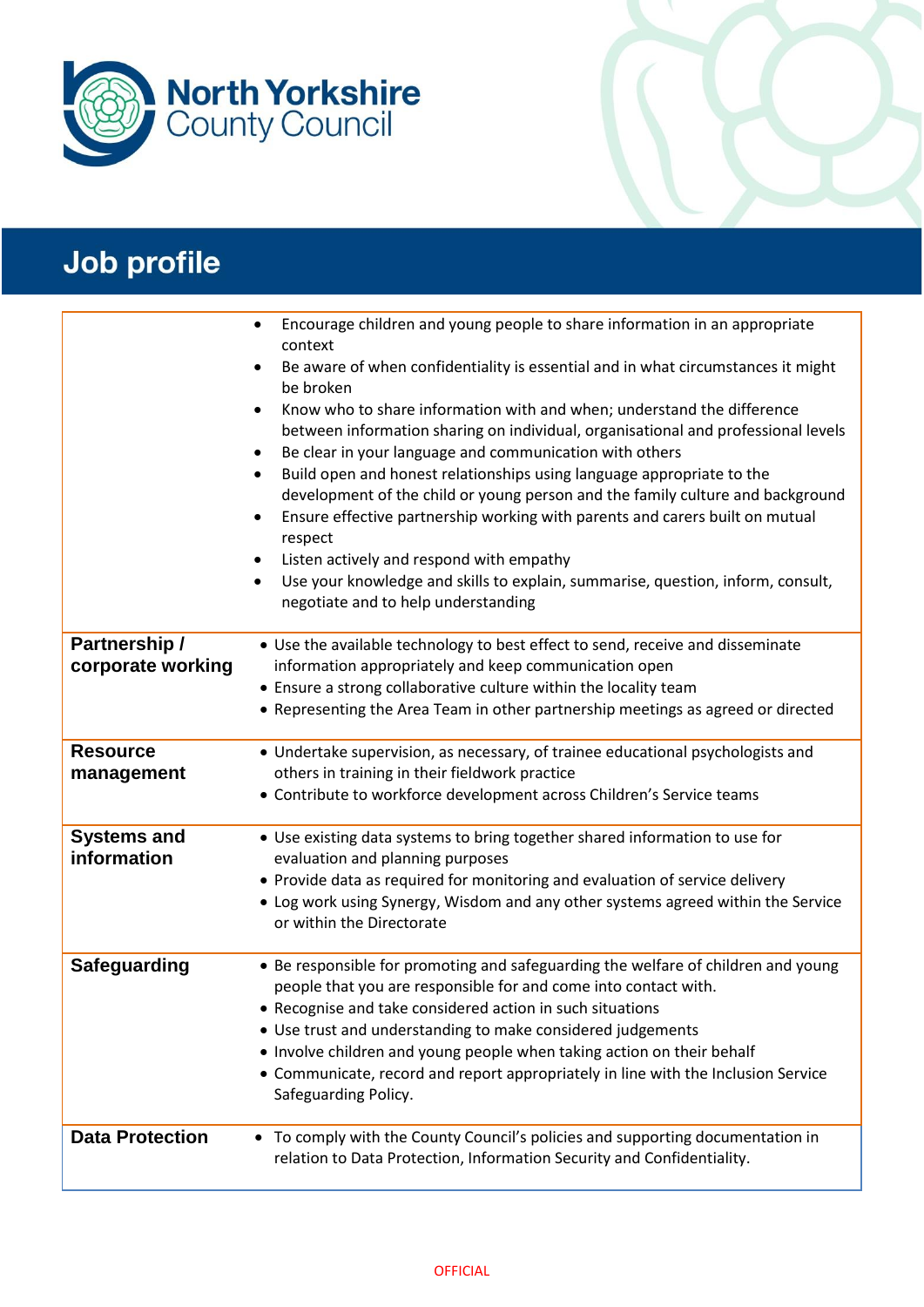

| <b>Health and Safety</b> | • Be aware of and implement your health and safety responsibilities as an employee<br>and where appropriate any additional specialist or managerial health and safety<br>responsibilities as defined in the Health and Safety policy and procedure.<br>• To work with colleagues and others to maintain health, safety and welfare within<br>the working environment.                                                                                                                                           |
|--------------------------|-----------------------------------------------------------------------------------------------------------------------------------------------------------------------------------------------------------------------------------------------------------------------------------------------------------------------------------------------------------------------------------------------------------------------------------------------------------------------------------------------------------------|
| <b>Equalities</b>        | • We aim to make sure that services are provided fairly to all sections of our<br>community, and that all our existing and future employees have equal<br>opportunities<br>• Ensure services are developed and delivered in accordance with the aims of the<br>Equality Policy Statement in response to the needs and aspirations of service users.                                                                                                                                                             |
| <b>Flexibility</b>       | • North Yorkshire County Council provides front line services, which recognises the<br>need to respond flexibly to changing demands and circumstances. Whilst this job<br>outline provides a summary of the post, this may need to be adapted or adjusted to<br>meet changing circumstances. Such changes would be commensurate with the<br>grading of the post and would be subject to consultation. All staff are required to<br>comply with County Council Policies and Procedures.                          |
| <b>Customer Service</b>  | • The County Council requires a commitment to equity of access and outcomes, this<br>will include due regard to equality, diversity, dignity, respect, human rights and<br>working with others to keep vulnerable people safe from abuse and mistreatment.<br>• The County Council requires that staff offer the best level of service to their<br>customers and behave in a way that gives them confidence. Customers will be<br>treated as individuals, with respect for their diversity, culture and values. |

## **Person Specification**

| Desirable on<br><b>Essential upon appointment</b><br>appointment<br><b>Knowledge</b><br>Knowledge and understanding of a range of psychological theories<br>Knowledge and<br>$\bullet$<br>and models relevant to application in school and settings.<br>understanding of Local<br>Authority policy,<br>An understanding of the key legislation and government guidance<br>$\bullet$<br>procedures and political<br>that supports SEN.<br>context<br>Understanding of current issues in the field of special educational<br>$\bullet$<br>needs and school improvement, and demonstrate a commitment to<br>Knowledge of current<br>$\bullet$<br>research in the area of<br>inclusive practice.<br>applied educational<br>A good understanding of child and adolescent development and<br>psychology.<br>principles of applied psychology.<br>Knowledge of relevant current trends in education.<br>$\bullet$<br>Knowledge of statutory requirements, including requirements in<br>respect of Data protection and Freedom of Information |  |  |  |  |
|---------------------------------------------------------------------------------------------------------------------------------------------------------------------------------------------------------------------------------------------------------------------------------------------------------------------------------------------------------------------------------------------------------------------------------------------------------------------------------------------------------------------------------------------------------------------------------------------------------------------------------------------------------------------------------------------------------------------------------------------------------------------------------------------------------------------------------------------------------------------------------------------------------------------------------------------------------------------------------------------------------------------------------------|--|--|--|--|
|                                                                                                                                                                                                                                                                                                                                                                                                                                                                                                                                                                                                                                                                                                                                                                                                                                                                                                                                                                                                                                       |  |  |  |  |
|                                                                                                                                                                                                                                                                                                                                                                                                                                                                                                                                                                                                                                                                                                                                                                                                                                                                                                                                                                                                                                       |  |  |  |  |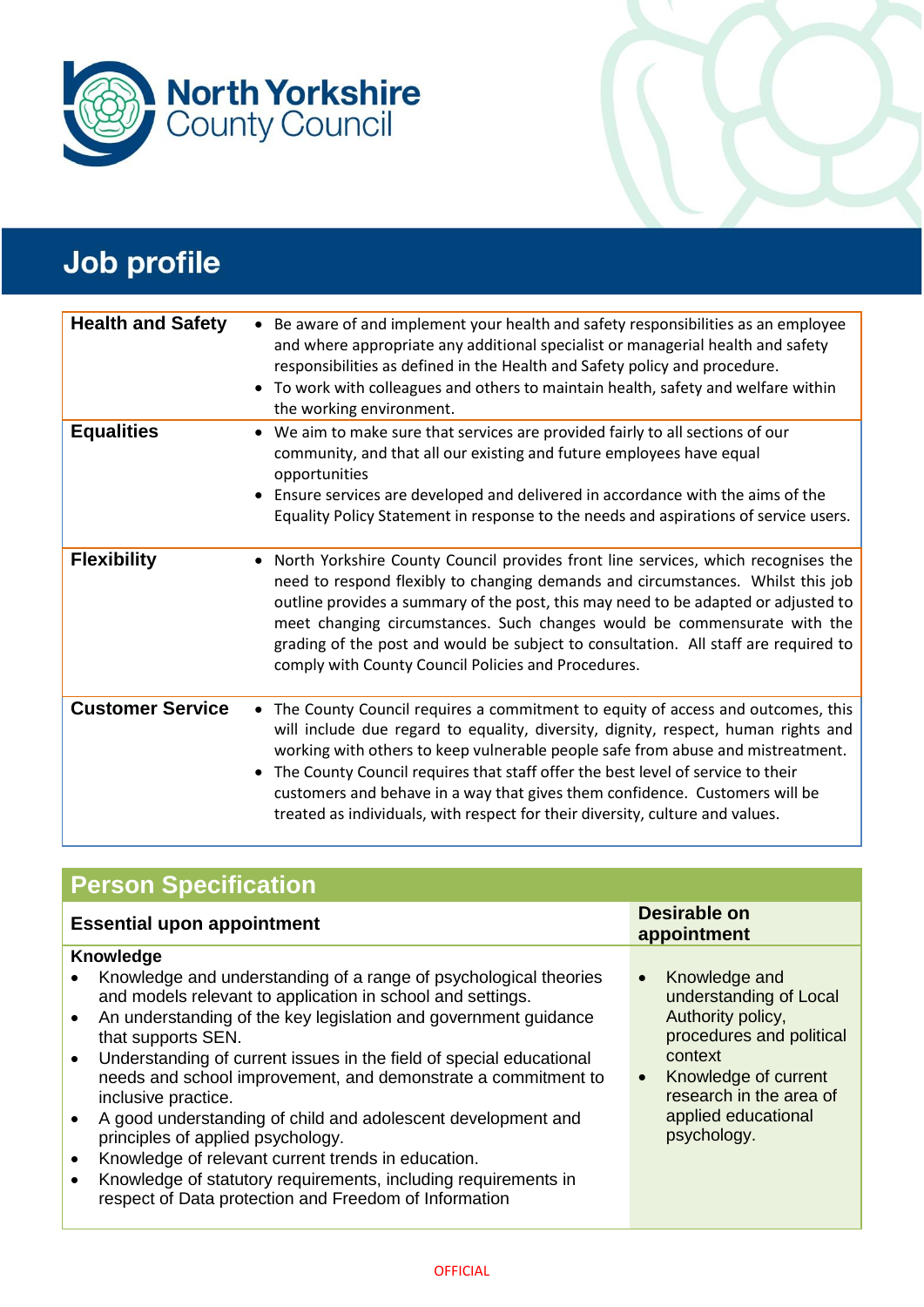



|           | <b>Experience</b>                                                                                                                                       | Experience of working in        |
|-----------|---------------------------------------------------------------------------------------------------------------------------------------------------------|---------------------------------|
|           | Experience of successfully working as an EP or as a Trainee EP                                                                                          | a traded service                |
| $\bullet$ | Experience of having extensively applied psychology based                                                                                               |                                 |
|           | knowledge and skills to work with children and young people, and                                                                                        |                                 |
|           | other professionals from children's services, in educational and/or                                                                                     |                                 |
|           | community settings.                                                                                                                                     |                                 |
| $\bullet$ | Experience of a range of consultation, problem solving, assessment                                                                                      |                                 |
|           | and intervention skills appropriate to the application of psychology in                                                                                 |                                 |
|           | education settings.                                                                                                                                     |                                 |
| $\bullet$ | Experience of working directly with teachers, and groups or<br>individual children and young people.                                                    |                                 |
| $\bullet$ | Relevant experience as an EP/Trainee EP of varied work with                                                                                             |                                 |
|           | children and young people, including those with additional needs, 0                                                                                     |                                 |
|           | to 25.                                                                                                                                                  |                                 |
| ٠         | Experience of presenting to groups, such as parents, teachers, other                                                                                    |                                 |
|           | professionals.                                                                                                                                          |                                 |
| $\bullet$ | Experience of multi-agency working.                                                                                                                     |                                 |
|           | <b>Occupational Skills</b>                                                                                                                              |                                 |
|           |                                                                                                                                                         | <b>Experience of evaluating</b> |
|           | Strong and effective communication skills, both written and oral, including                                                                             | the quality of training or      |
|           | the ability to communicate appropriately in a range of contexts and to a                                                                                | individual casework.            |
|           | variety of audiences.                                                                                                                                   |                                 |
| $\bullet$ | The ability to receive, understand and convey information and ideas<br>effectively.                                                                     |                                 |
| ٠         | Excellent interpersonal skills.                                                                                                                         |                                 |
| $\bullet$ | The ability to prioritise, manage time effectively and work to deadlines.                                                                               |                                 |
| $\bullet$ | The ability to respond flexibly to a range of situations and needs.                                                                                     |                                 |
| $\bullet$ | The ability to approach things freshly, with an open mind and to adapt to<br>change.                                                                    |                                 |
| $\bullet$ | The ability to maintain focus and keep going despite setbacks and stressful<br>situations.                                                              |                                 |
| ٠         | The ability to work in partnership with others in a receptive and respectful                                                                            |                                 |
|           | manner.                                                                                                                                                 |                                 |
| ٠         | The ability to engage with children, young people, their families and other<br>agencies as appropriate.                                                 |                                 |
|           | Strong and effective communication skills, both written and oral, including<br>the ability to communicate appropriately in a range of contexts and to a |                                 |
|           | variety of audiences.                                                                                                                                   |                                 |
| $\bullet$ | The ability to receive, understand and convey information and ideas<br>effectively.                                                                     |                                 |
| ٠         | Excellent interpersonal skills.                                                                                                                         |                                 |
| $\bullet$ | The ability to prioritise, manage time effectively and work to deadlines.                                                                               |                                 |
| ٠         | The ability to respond flexibly to a range of situations and needs.                                                                                     |                                 |
| ٠         | The ability to approach things freshly, with an open mind and to adapt to                                                                               |                                 |
|           | change.                                                                                                                                                 |                                 |